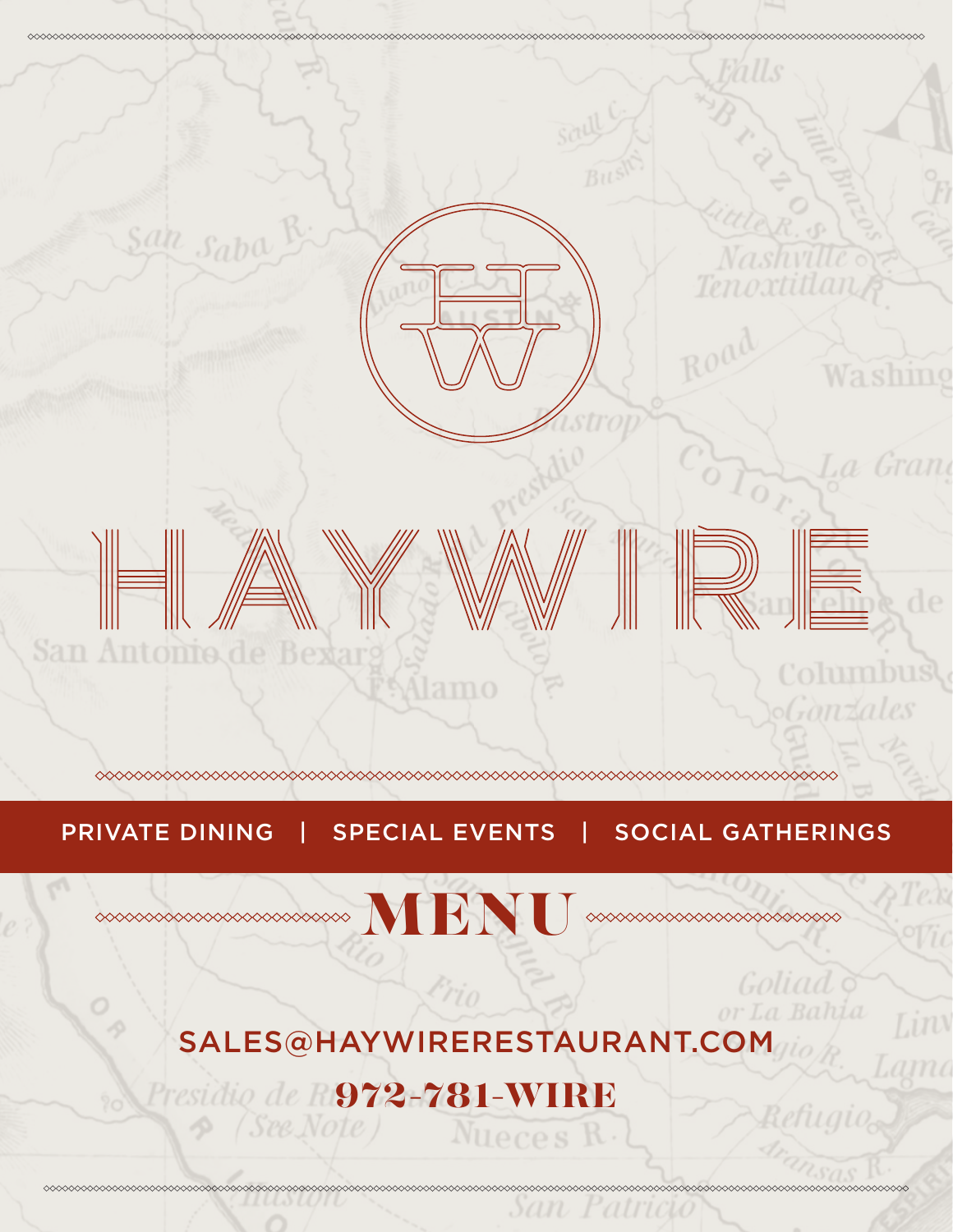### APPETIZER RECEPTION

*\$25 per person Choice of 4:* 

BRANDING IRON ONION RINGS

MINI ELK TACOS

CHICKEN QUESADILLAS

### FARMERS MARKET VEGETARIAN QUESADILLAS

CORNMEAL CRUSTED CATFISH BITES

QUESO BLANCO AND WARM SMOKED TOMATO POBLANO SALSA with housemade crisp corn chips

FRIED GREEN TOMATOES

### BLACK-EYED PEA HUMMUS

*Additonal \$9 per guest, per item:* 

FARM FRESH ASSORTED FRUIT BOARD

TEXAS WAGYU BEEF BURGER SLIDERS

SEAFOOD CAMPECHANA

CORNMEAL FRIED TEXAS GULF OYSTERS

TEXAS WHISKEY BBQ BABY BACK RIBS

TEXAS MEAT & CHEESE BOARD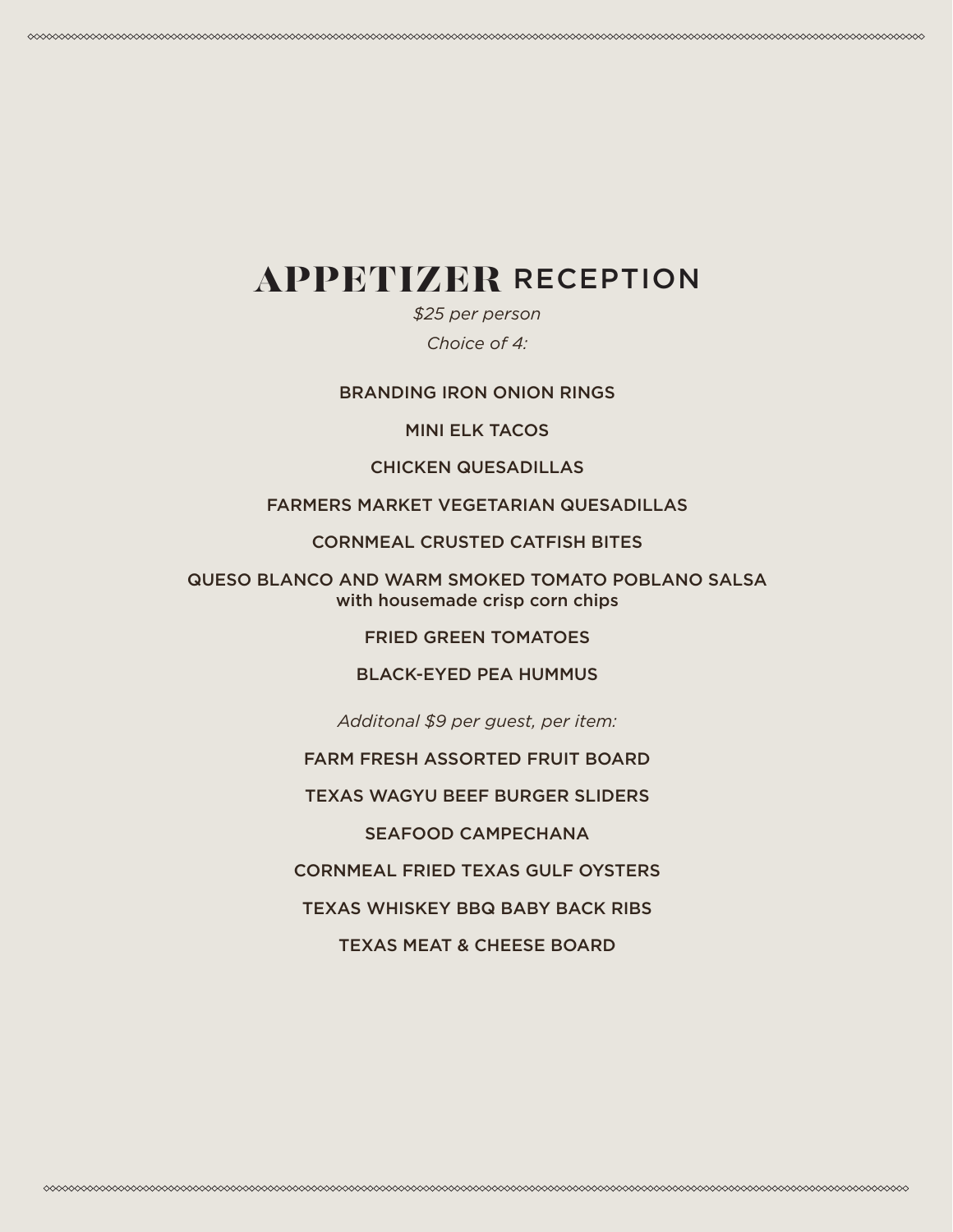### LUNCHEON BUFFET

*Available 11AM – 3PM Monday – Friday Available in Private Dining Room and Buyout Events Only \$32 per guest* 

### *Choice of 2 entrées:*

CHICKEN FRIED STEAK jalapeño sausage gravy

HERB ROASTED CHICKEN BREAST chicken jus

PAN SEARED GUF SNAPPER chile rubbed

### BUTTERMILK CHIVE WHIPPED POTATOES

### SAUTÉED GREEN & WAX BEANS

HOUSE SALAD Texas Honey & Herb Vinaigrette

### SAN JACINTO BUFFET

*Available in Private Dining Room and Buyout Events Only \$37 per guest* 

### MESQUITE GRILLED SKIRT STEAK FAJITAS

### CHILE MARINATED CHICKEN FAJITAS

### TRADITIONAL SPANISH RICE

### REFRIED BEANS

*served with:* 

Monterey Jack & Cheddar Cheese Sour Cream Pico de Gallo Homemade Avocado Relish Corn and Flour Tortillas

#### *DESSERTS*

 CINNAMON ROLL CRUST PECAN PIE HAYWIRE HOMESTEAD CAKE

Soda & Iced Tea Included

#### *DESSERTS*

 CINNAMON ROLL CRUST PECAN PIE HAYWIRE HOMESTEAD CAKE

### Soda & Iced Tea Included

*\*Add Queso, Salsa and Chips for \$5 per guest*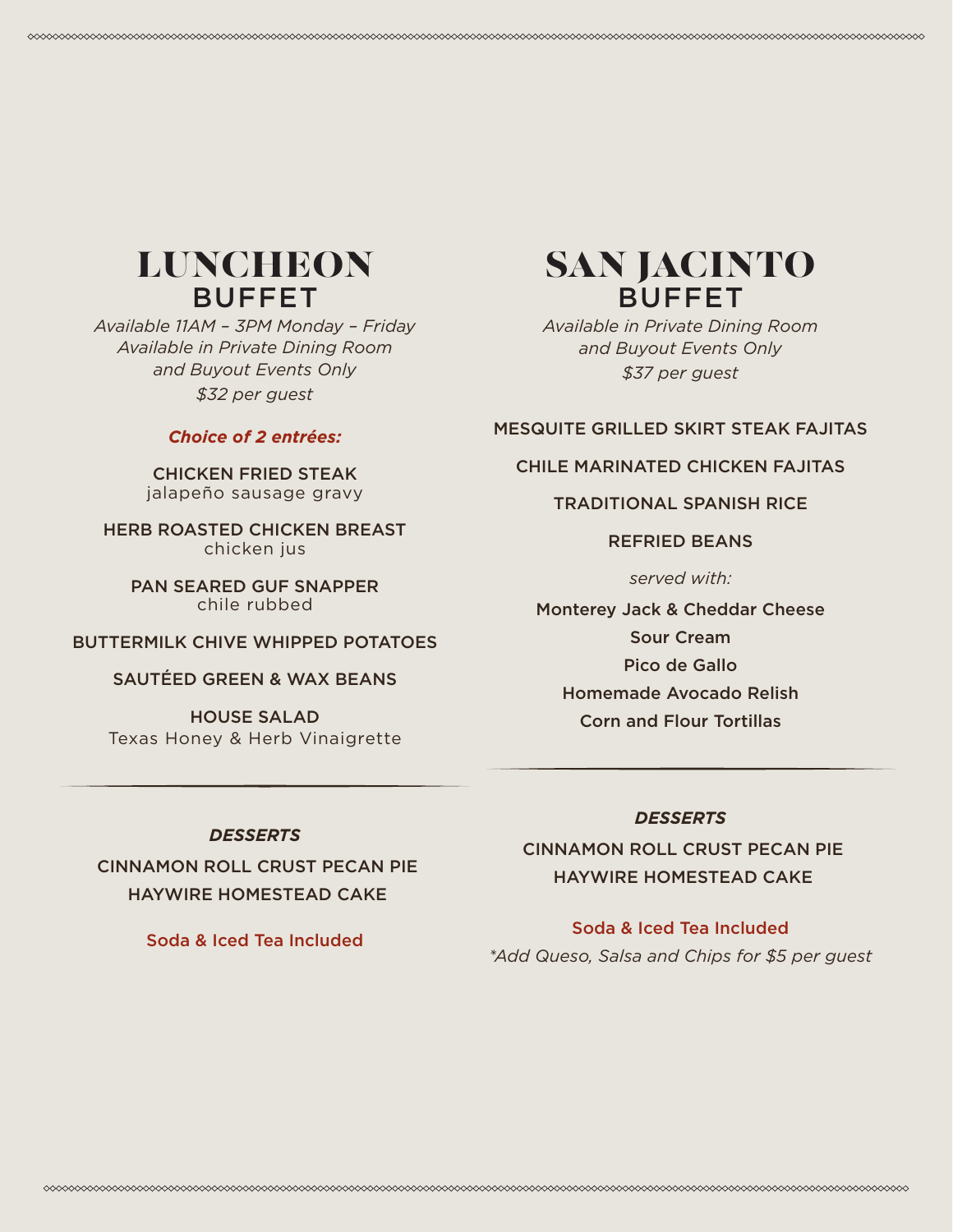### HILL COUNTRY BUFFET

*Available in Private Dining Room and Buyout Events Only \$45 per guest* 

CHICKEN FRIED STEAK jalapeño sausage gravy

HERB ROASTED CHICKEN BREAST chicken jus

PAN SEARED GULF SNAPPER chile rubbed

### *Included Sides:*

### BUTTERMILK CHIVE WHIPPED POTATOES

CADI MAC 'N CHEESE

SAUTÉED GREEN & WAX BEANS

BBQ ROASTED BRUSSELS SPROUTS W/ SPICED PECANS

HOUSE SALAD Texas Honey & Herb Vinaigrette

### *DESSERTS*

 CINNAMON ROLL CRUST PECAN PIE HAYWIRE HOMESTEAD CAKE

Soda & Iced Tea Included

### LONE STAR BUFFET

*Available in Private Dining Room and Buyout Events Only \$51 per guest* 

### *Choice of 3 entrées:*

CHICKEN FRIED STEAK jalapeño sausage gravy

HERB ROASTED CHICKEN BREAST chicken jus

PAN SEARED GULF SNAPPER chile rubbed

GRILLED CHIPOTLE MEATLOAF smoked tomato-poblano salsa

### *Included Sides:*

BUTTERMILK CHIVE WHIPPED POTATOES

CADI MAC 'N CHEESE

### SAUTÉED GREEN & WAX BEANS

BBQ ROASTED BRUSSELS SPROUTS W/ SPICED PECANS

> HOUSE SALAD Texas Honey & Herb Vinaigrette

### *DESSERTS*

 CINNAMON ROLL CRUST PECAN PIE HAYWIRE HOMESTEAD CAKE

Soda & Iced Tea Included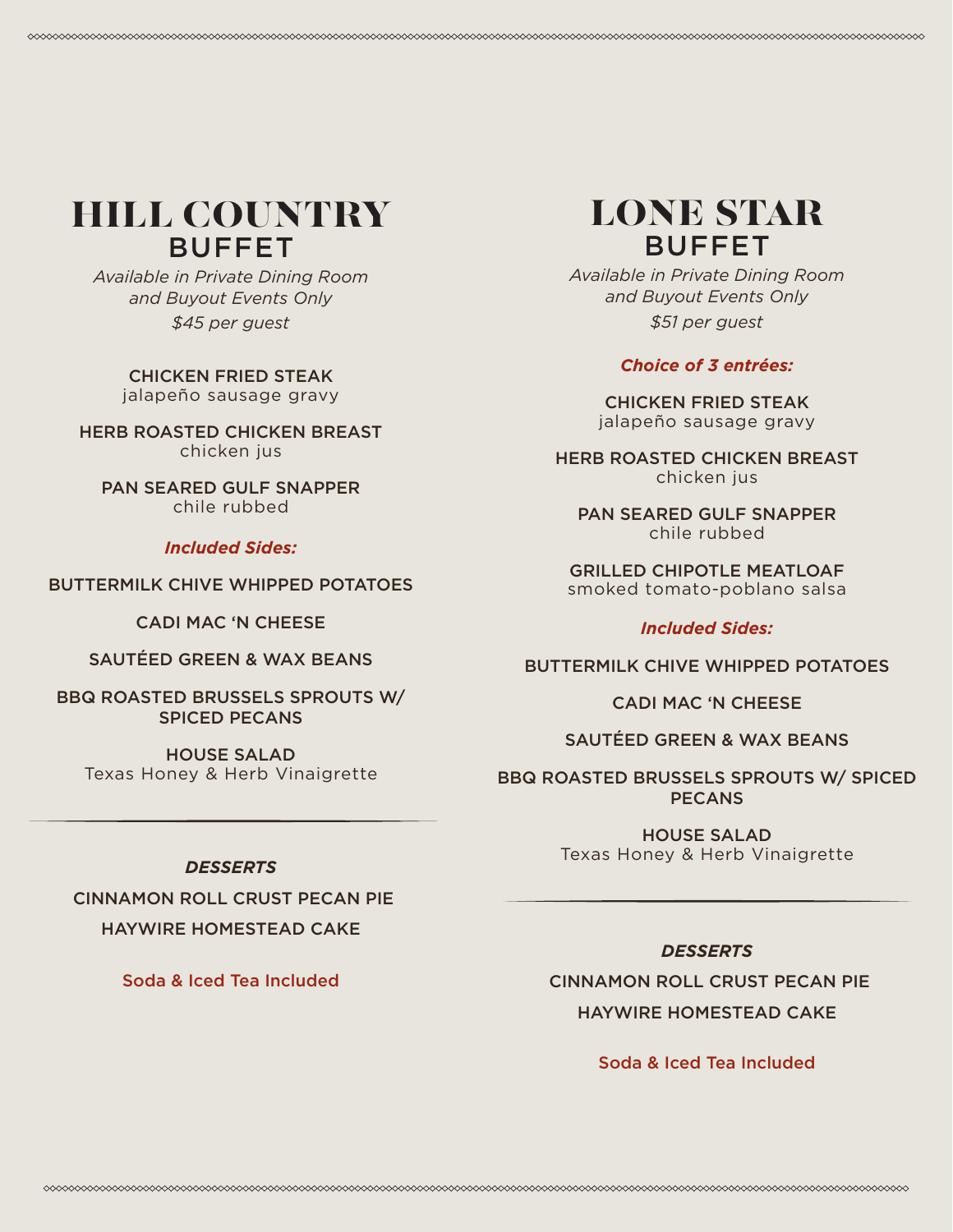### BIG BEND BBQ BUFFET

*Available in Private Dining Room and Buyout Events Only \$56 per guest* 

SLOW SMOKED BARBACOA BEEF TX whiskey bbq sauce

TX WHISKEY BBQ BABY BACK RIBS TX whiskey bbq sauce

> DRY RUBBED BBQ CHICKEN TX whiskey bbq sauce

LOCAL SMOKED SAUSAGE

### *Included Sides:*

CADI MAC 'N CHEESE

SAUTÉED GREEN & WAX BEANS

WARM ROASTED MARBLE POTATO SALAD

HOUSE SALAD Texas Honey & Herb Vinaigrette

CRISP NAPA CILANTRO SLAW

CHILE SPICED CORNBREAD

### *DESSERTS*

 CINNAMON ROLL CRUST PECAN PIE HAYWIRE HOMESTEAD CAKE

Soda & Iced Tea Included

### KING'S RANCH BUFFET

*Available in Private Dining Room and Buyout Events Only \$68 per guest* 

### BRANDING IRON ONION RINGS

### FRIED GREEN TOMATOES

BARBACOA BEEF SLIDERS

CHICKEN FRIED STEAK jalapeño sausage gravy

HERB ROASTED CHICKEN BREAST chicken jus

PAN SEARED GULF SNAPPER chile rubbed

SMOKED TX BEEF TENDERLOIN local herb and mushroom jus

### *Included Sides:*

BUTTERMILK CHIVE WHIPPED POTATOES

CADI MAC 'N CHEESE

### SAUTÉED GREEN & WAX BEANS

WARM ROASTED MARBLE POTATO SALAD

HOUSE SALAD Texas Honey & Herb Vinaigrette

*DESSERTS* CINNAMON ROLL CRUST PECAN PIE HAYWIRE HOMESTEAD CAKE

### Soda & Iced Tea Included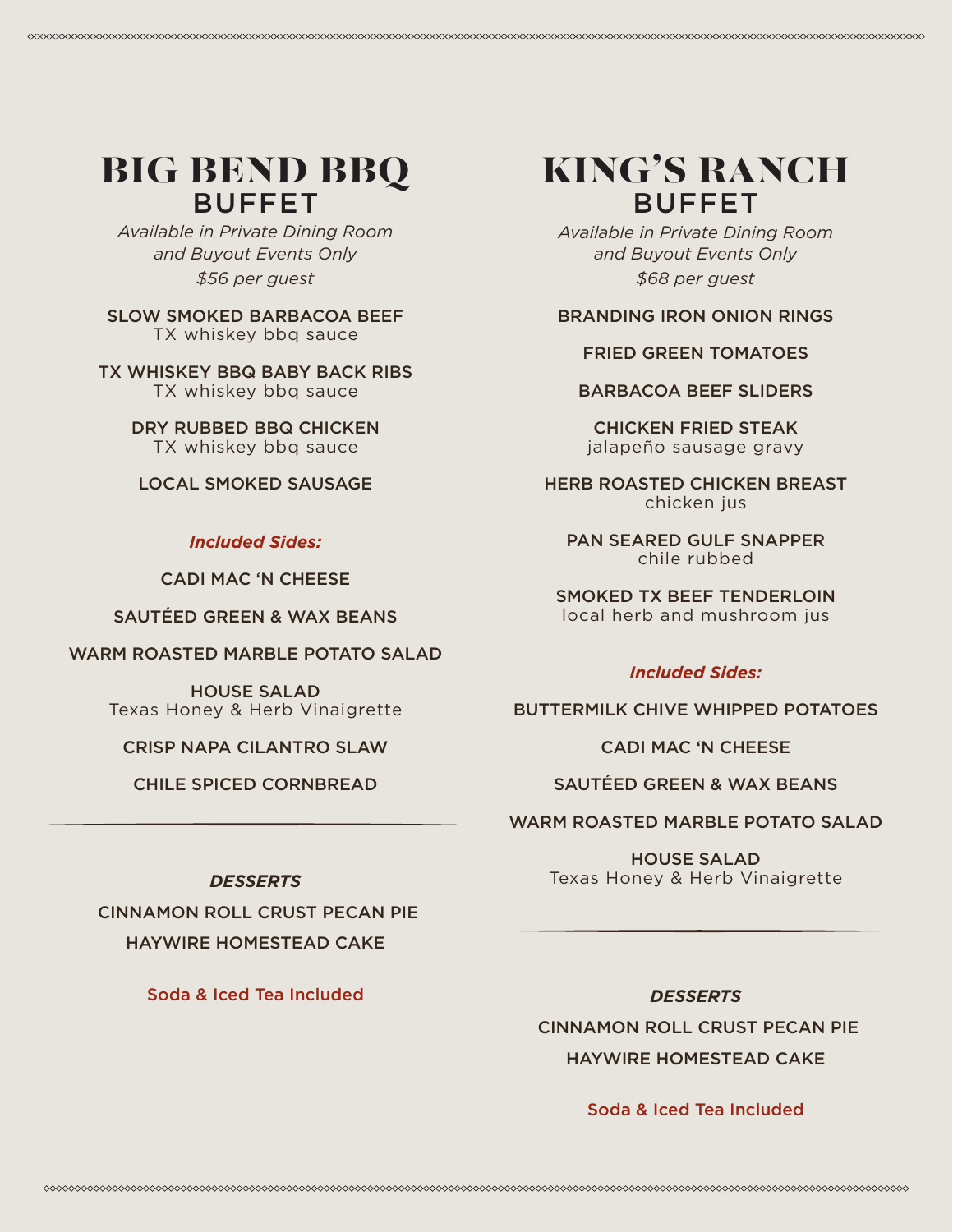### THE MAVERICK BUFFET

*Available in Private Dining Room and Buyout Events Only \$72 per guest* 

BRANDING IRON ONION RINGS

### SEAFOOD CAMPECHANA

### BLACK-EYED PEA HUMMUS

### TEXAS WAGYU BEEF BURGER SLIDERS

CHICKEN FRIED STEAK jalapeño sausage gravy

HERB ROASTED CHICKEN BREAST chicken jus

PAN SEARED GULF SNAPPER chile rubbed

SMOKED TX BEEF TENDERLOIN local herb and mushroom jus

### *Included Sides:*

BUTTERMILK CHIVE WHIPPED POTATOES

#### CADI MAC 'N CHEESE

### SAUTÉED GREEN & WAX BEANS

#### GRILLED ASPARAGUS

### WARM ROASTED MARBLE POTATO SALAD

HOUSE SALAD Texas Honey & Herb Vinaigrette

### *DESSERTS*

CINNAMON ROLL CRUST PECAN PIE

### HAYWIRE HOMESTEAD CAKE

### Soda & Iced Tea Included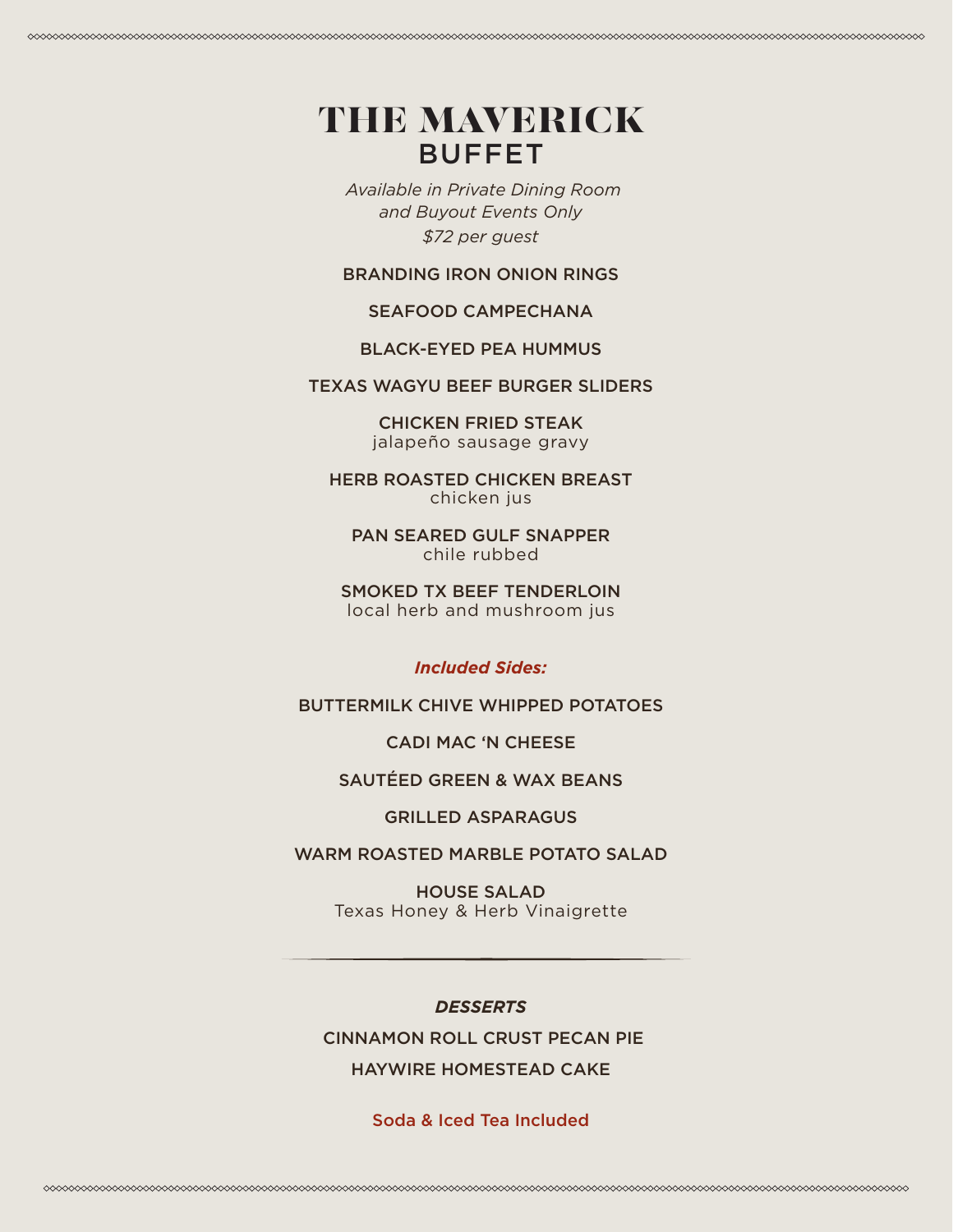### PLATED LUNCHEON

*Available 11AM – 3PM, Monday – Friday \$30 per guest* 

### FIRST COURSE

HOUSE SALAD Texas Honey & Herb Vinaigrette

### SECOND COURSE

*Parties under 30 choose 3 entrees; Parties over 30 choose 2 entrees* 

> CHICKEN FRIED STEAK jalapeño sausage gravy

HERB ROASTED CHICKEN BREAST chicken jus

PAN SEARED GULF SNAPPER chile rubbed

### *Included Sides:*

BUTTERMILK CHIVE WHIPPED POTATOES

SAUTÉED GREEN & WAX BEANS

### THIRD COURSE

 CINNAMON ROLL CRUST PECAN PIE HAYWIRE HOMESTEAD CAKE

Soda & Iced Tea Included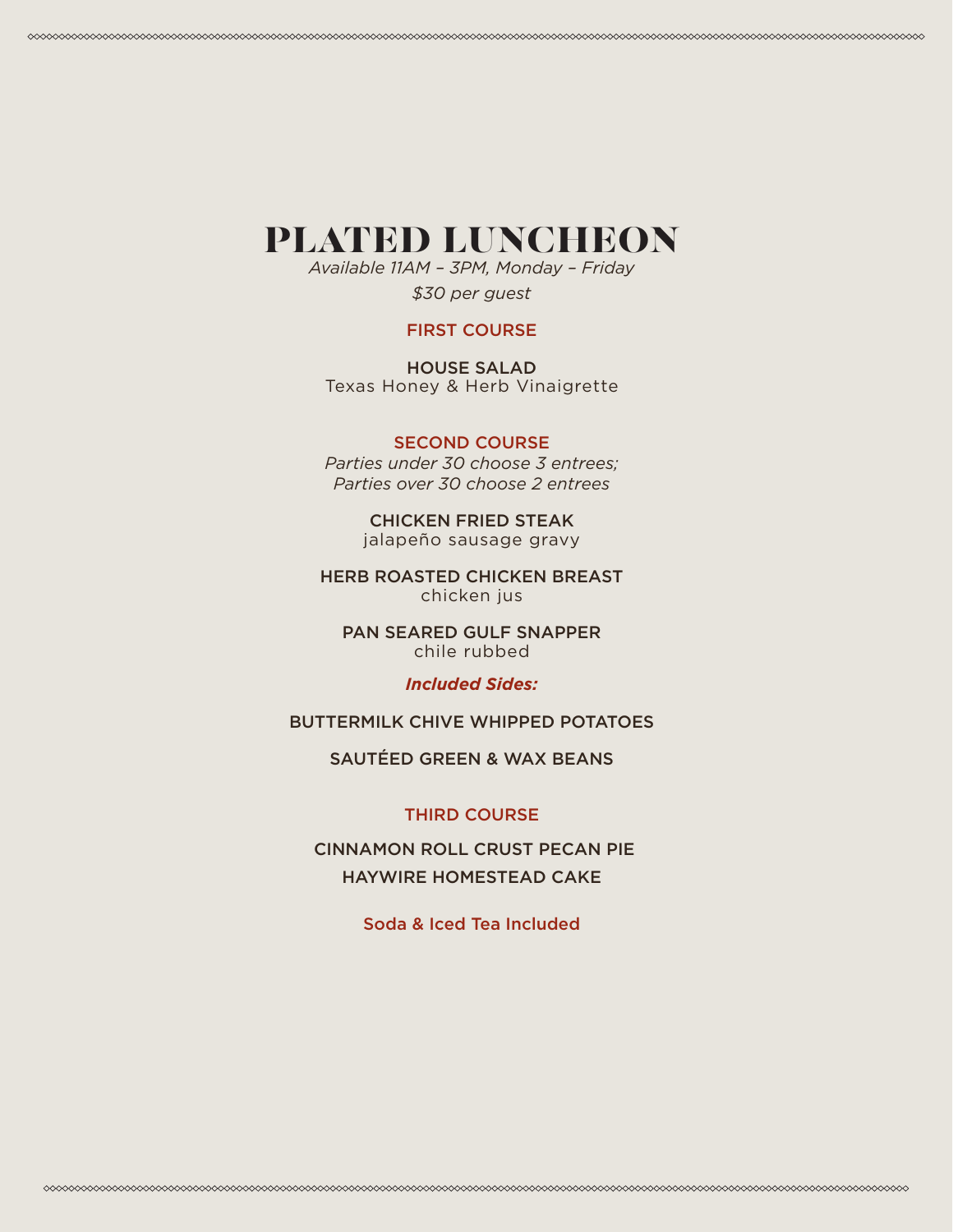### THE REPUBLIC PLATED MENU

*\$44 per guest* 

#### FIRST COURSE

SPICY TORTILLA SOUP roasted chicken, avocado, picoso cheese

### SECOND COURSE

HOUSE SALAD Texas Honey & Herb Vinaigrette

### THIRD COURSE

*Parties under 30 choose 3 entrees; Parties over 30 choose 2 entrees* 

> CHICKEN FRIED STEAK jalapeño sausage gravy

HERB ROASTED CHICKEN BREAST chicken jus

PAN SEARED GULF SNAPPER chile rubbed

GRILLED CHIPOTLE MEATLOAF smoked tomato-poblano salsa

*Included Sides:* 

BUTTERMILK CHIVE WHIPPED POTATOES

SAUTÉED GREEN & WAX BEANS

### FOURTH COURSE

 CINNAMON ROLL CRUST PECAN PIE HAYWIRE HOMESTEAD CAKE

Soda & Iced Tea Included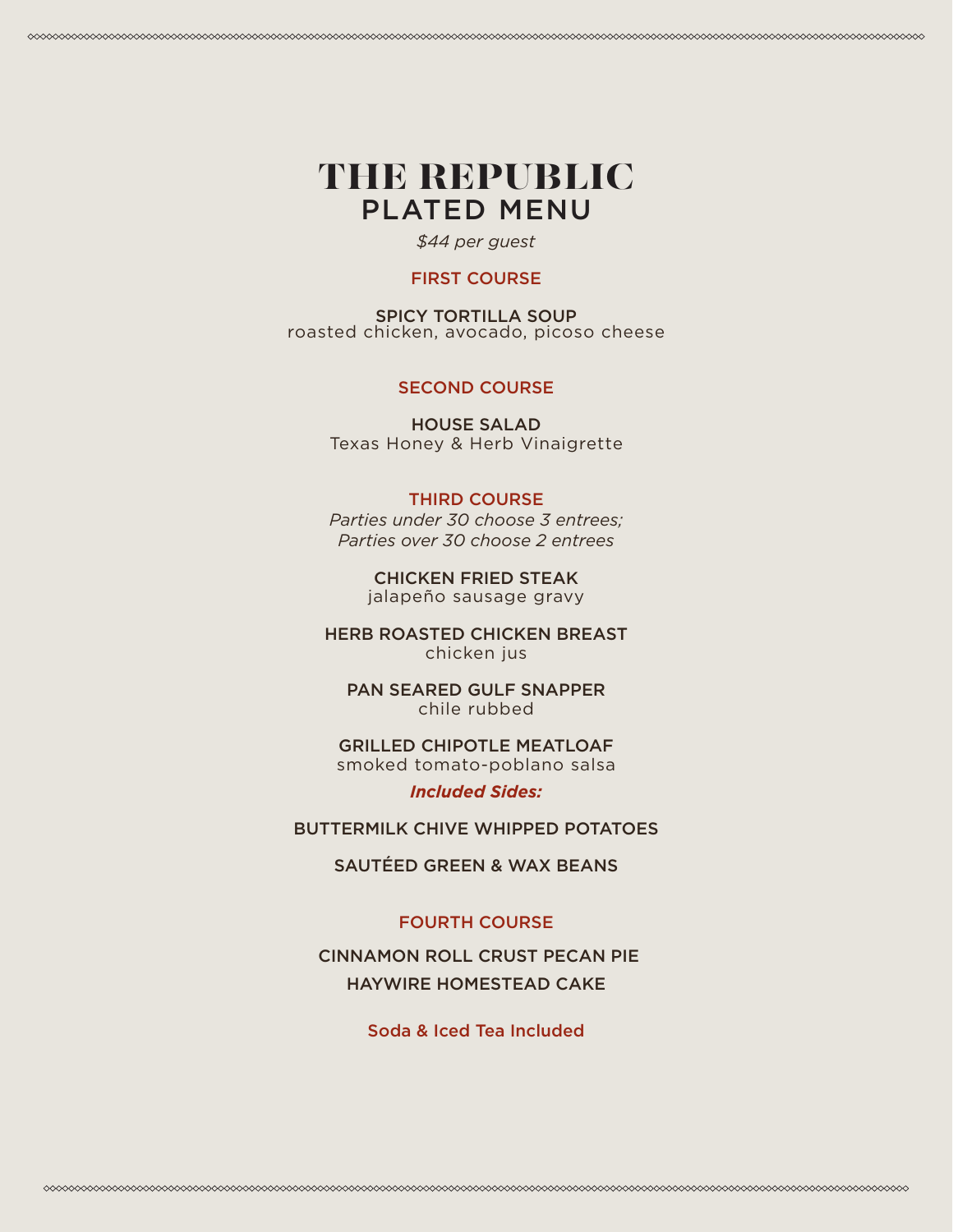### THE LONGHORN PLATED MENU

 *\$57 per guest* 

#### FIRST COURSE

SPICY TORTILLA SOUP roasted chicken, avocado, picoso cheese

#### SECOND COURSE

HOUSE SALAD Texas Honey & Herb Vinaigrette

### THIRD COURSE

*Parties under 30 choose 3 entrees; Parties over 30 choose 2 entrees* 

8oz ROASTED GARLIC STUFFED FILET served with buttermilk chive whipped potatoes and sautéed green & wax beans

HERB ROASTED CHICKEN BREAST served with buttermilk chive whipped potatoes and sautéed green & wax beans

TEXAS FARM RAISED REDFISH served with buttermilk chive whipped potatoes and sautéed green & wax beans

TX WHISKEY BBQ BABY BACK RIBS served with cadi mac n' cheese

#### FOURTH COURSE

CINNAMON ROLL CRUST PECAN PIE HAYWIRE HOMESTEAD CAKE

Soda & Iced Tea Included

### THE SOUTHFORK PLATED MENU

 *\$64 per guest* 

### FIRST COURSE

SPICY TORTILLA SOUP roasted chicken, avocado, picoso cheese

#### SECOND COURSE

HOUSE SALAD Texas Honey & Herb Vinaigrette

### THIRD COURSE

*Parties under 30 choose 3 entrees; Parties over 30 choose 2 entrees* 

18OZ ANGUS BONE-IN RIBEYE served with buttermilk chive whipped potatoes and sautéed green & wax beans

HERB ROASTED CHICKEN BREAST served with buttermilk chive whipped potatoes and sautéed green & wax beans

TEXAS FARM RAISED REDFISH served with buttermilk chive whipped potatoes and sautéed green & wax beans

TX WHISKEY BBQ BABY BACK RIBS served with cadi mac n' cheese

#### FOURTH COURSE

CINNAMON ROLL CRUST PECAN PIE HAYWIRE HOMESTEAD CAKE

Soda & Iced Tea Included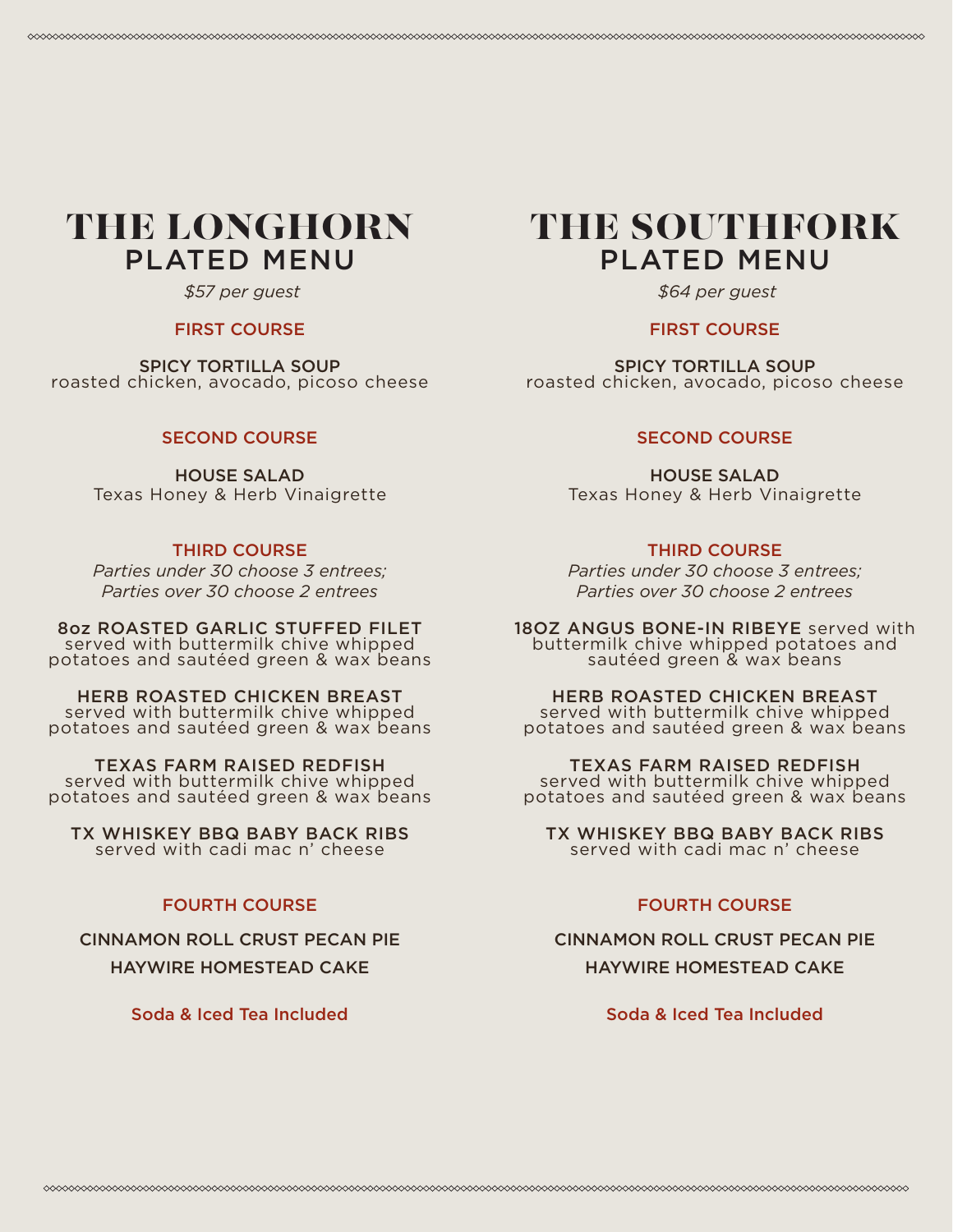### MENU ADD ON'S

 *Enhance your menu selection with the additional offerings below* 

APPETIZERS *Choice of three for \$10 per guest* 

#### BRANDING IRON ONION RINGS

MINI ELK TACOS

### FARMERS MARKET VEGETARIAN QUESADILLAS

CHICKEN QUESADILLAS

CORNMEAL CRUSTED CATFISH BITES

BLACK-EYED PEA HUMMUS

### FRIED GREEN TOMATOES

QUESO BLANCO AND WARM SMOKED TOMATO POBLANO SALSA with housemade crisp corn chips

#### PREMIUM APPETIZERS

*\$6 per item, per guest* 

TEXAS WAGYU BEEF BURGER SLIDERS

SEAFOOD CAMPECHANA

CORNMEAL FRIED TEXAS GULF OYSTERS

TX WHISKEY BBQ BABY BACK RIBS

TEXAS MEAT & CHEESE BOARD

VEGETABLE OR FRESH FRUIT TRAY

### EXTRAS

### 8OZ ROASTED GARLIC FILET / *\$15 per guest*  QUESO BLANCO AND WARM SMOKED TOMATO POBLANO SALSA

with housemade crisp corn chips / *\$5 per guest*  HOUSE SALAD / *\$5 per guest*  BUTTERED CORNBREAD / *\$2 per guest*  HOMEMADE ROLLS / *\$2 per guest*  LOCAL CHEESE TRAY / *\$8 per guest*  DESSERT / *\$5 per guest* 

### **STATIONS**

 *Station requires an attendant | attendant fee is \$125* 

PREMIUM TACO STATION / *\$12 per guest* 

SMOKED PRIME RIB CARVING STATION / *\$18 per guest* 

SMOKED BEEF TENDERLOIN CARVING STATION / *\$22 per guest*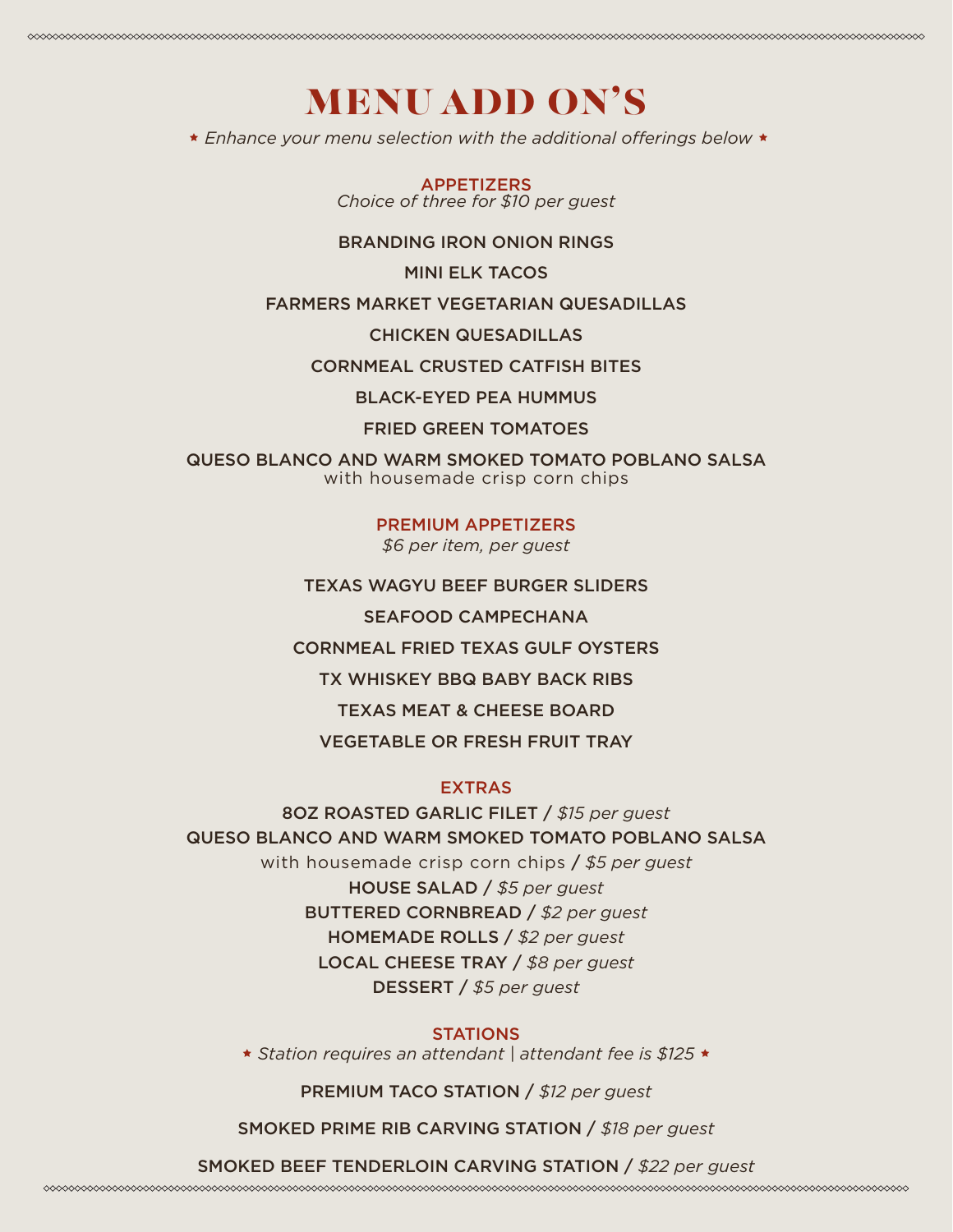### BEVERAGE PACKAGES

Open Bar: Host pays for drinks. Guests order from designated wait staff. Beverages charged per consumption.

Hosted Bar: Host pays for drinks. Available in Private bar will be set up in room and will be serviced by your own

bartender. \$150 Bartender fee. Beverages charged per consumption.

Drink Tokens: Host pays for drinks. Guests are issued tokens that can be redeemed for drinks. Beverages charged per consumption for redeemed tokens.

Cash Bar: No cost to host. Guest must purchase any beverage that is not included with your chosen menu (soda & ice tea)



 $\sim$ 

### HOUSE BAR PACKAGE

*\$48 per guest over 21 YO* 

### 3 hours of service. No shots included.

SELECTION OF OUR TEXAS LIQUORS, including vodka, scotch, tequila, gin, bourbon, and rum DOMESTIC BOTTLED BEER RED & WHITE HOUSE WINES

### PREMIUM BAR PACKAGE

*\$52 per guest over 21 YO* 

3 hours of service. No shots included.

SELECTION OF OUR PREMIUM LIQUORS, including vodka, scotch, tequila, gin, bourbon, and rum IMPORTED & DOMESTIC BOTTLED BEER ALL TEXAS DRAFT BEER CHOICE OF WINE (valued up to \$50 per bottle)

### AFTER DINNER BAR PACKAGE

*\$25 per guest over 21 YO* 

3 hours of service

### SELECTION OF COGNAC, SCOTCH, CORDIALS AND DESSERT WINES